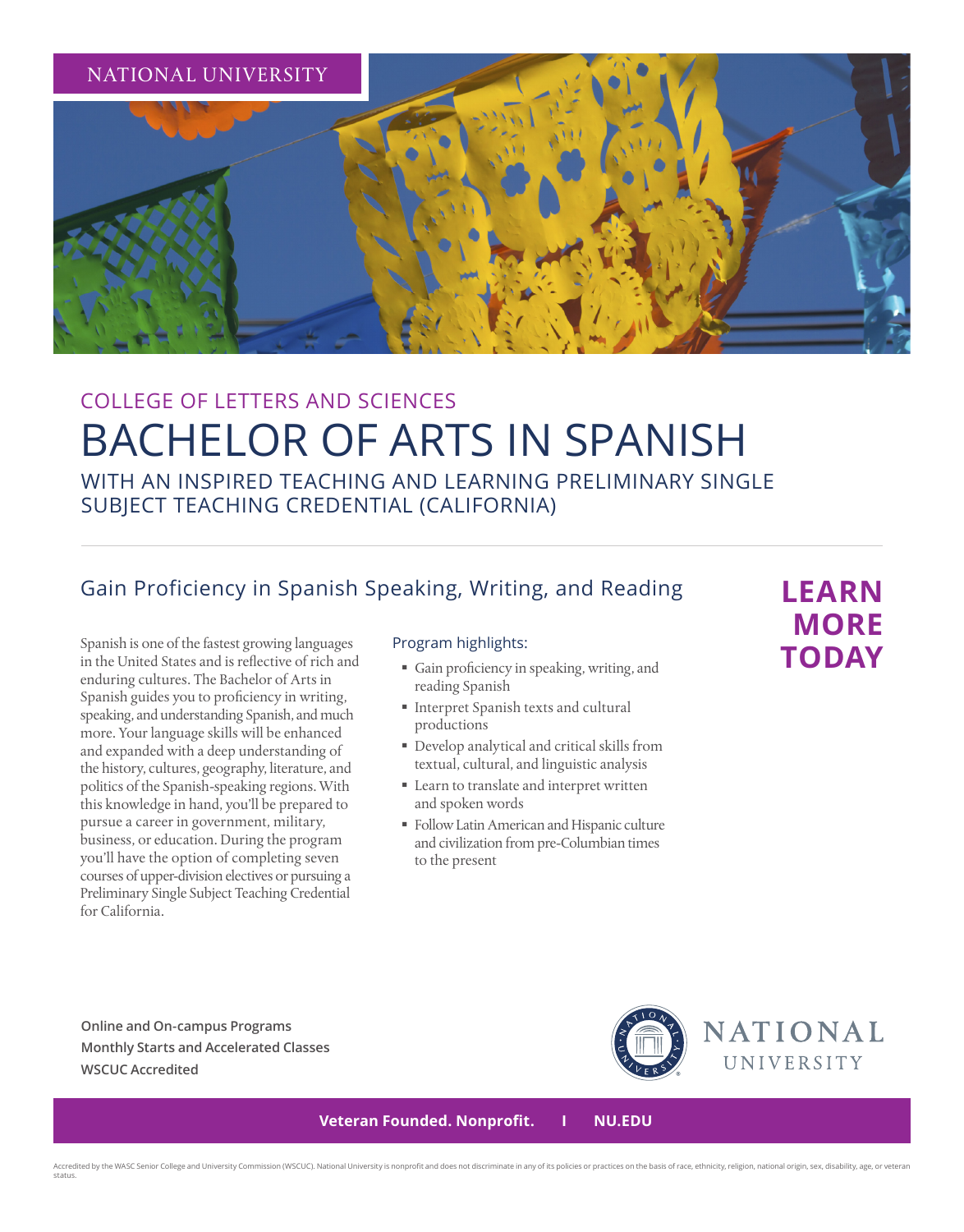#### **MAJOR IN SPANISH WITH OPTIONAL INSPIRED TEACHING AND LEARNING PRELIMINARY SINGLE SUBJECT TEACHING CREDENTIAL (CALIFORNIA)**

*Academic Program Director: Rachel VanWieren; (310) 662-2145; rvanwieren@nu.edu* 

The Bachelor of Arts with a Major in Spanish consists of intensive proficiency-oriented coursework in Spanish language acquisition, as well as instruction in essential knowledge and understanding of history, culture, geography and politics of religion. The program prepares students for a variety of career paths in government, military, business and education. Each student has the option of choosing to complete seven courses of upperdivision electives or pursuing an Inspired Teaching and Learning Preliminary Single Subject Teaching Credential (California).

*\*Please Note: To avoid interruptions to program progress and/or financial aid arrangements, students need to satisfy/pass the Basic Skills Requirement (e.g. CBEST) and Subject Matter Competency Requirement (e.g. CSET) prior to starting the single subject credential area method courses.*

#### **Program Learning Outcomes**

Upon successful completion of this program, students will be able to:

- Develop oral, written and reading proficiency in Spanish.
- Read and interpret representative texts and cultural productions in Spanish.
- Develop analytical and critical skills that build from textual, cultural and linguistic analysis to the exploration of society.
- Translate and interpret to and from Spanish.
- Differentiate the major aspects of Latin American and Hispanic culture and civilization from pre-Columbian times to the present.
- Demonstrate familiarity with the history and culture of the Spanish speaking world.
- A comprehensive familiarity with the history and culture of the region.

#### **Degree Requirements**

To receive the Bachelor of Arts Degree with a Major in Spanish, students must complete at least 180 quarter units as listed below, 45 of which must be completed in residence at National University, 76.5 of which must be completed at the upper-division level and a minimum 70.5 units of general education requirements. The following courses are degree requirements. In the absence of transfer credit, general electives may be necessary to satisfy the total units required for the degree. Students should refer to the section on undergraduate admission requirements for specific information regarding admission and evaluation.

#### **Preparation for the Major**

(5 courses; 22.5 quarter units)

| SPN 100*       | Beginning Spanish I                |
|----------------|------------------------------------|
| SPN 101*       | Beginning Spanish II               |
|                | Prerequisite: SPN 100              |
| SPN 200*       | Intermediate Spanish I             |
|                | Prerequisite: SPN 101              |
| <b>SPN 201</b> | Intermediate Spanish II            |
|                | Prerequisite: SPN 200              |
| LIT $100*$     | Introduction to Literature         |
|                | Prerequisite: ENG 100, and ENG 101 |

\* May be used to satisfy a General Education requirement.

#### **Requirements for Major**

(9 courses; 40.5 quarter units)

| <b>SPN 300</b> | Advanced Spanish I                |
|----------------|-----------------------------------|
|                | Prerequisite: SPN 201             |
| <b>SPN 301</b> | Advanced Spanish II               |
|                | Prerequisite: SPN 300             |
| <b>SPN 310</b> | Literary Readings in Spanish      |
|                | Prerequisite: LIT 100 and SPN 301 |
| <b>SPN 330</b> | Intro Lat. Am. Cultures           |
|                | Prerequisite: SPN 301             |
| <b>SPN 350</b> | Film and Culture                  |
|                | Prerequisite: SPN 301             |
| <b>SPN 420</b> | Literature and Culture I          |
|                | Prerequisite: SPN 310 and SPN 330 |
| <b>SPN 430</b> | Literature and Culture II         |
|                | Prerequisite: SPN 420             |

| <b>SPN 450</b> | Identity and Multiculturalism     |
|----------------|-----------------------------------|
|                | Prerequisite: SPN 310 and SPN 330 |
| <b>SPN 499</b> | Spanish Capstone                  |
|                | Prerequisite: SPN 430             |

#### **Upper-Division Electives**

(7 courses; 31.5 quarter units)

The following are strongly recommended:

| <b>HIS 345</b> | Latin American Studies                     |
|----------------|--------------------------------------------|
|                | Prerequisite: ENG 100 and ENG 101          |
| <b>HIS 434</b> | Modern World, 1500 to Present              |
|                | Prerequisite: ENG 100, ENG 101 and HIS 234 |
| <b>LIT 360</b> | History of Literary Theory                 |
|                | Prerequisite: ENG 240 and LIT 100          |
| LIT 365        | Contemporary Literary Theory               |
|                | Prerequisite: ENG 240 and LIT 100          |
| <b>LIT 420</b> | <b>U.S. Latino Literature</b>              |
|                | Prerequisite: LIT 100 and ENG 240          |
| <b>LIT 460</b> | Gender and Literature                      |
|                | Prerequisite: ENG 240 and LIT 100          |
| LIT 463        | 20th Century World Literature              |
|                | Prerequisite: ENG 240 and LIT 100          |
| <b>LIT 480</b> | Literature of the Americas                 |
|                | Prerequisite: ENG 240 and LIT 100          |
|                |                                            |

#### **INSPIRED TEACHING AND LEARNING PRELIMINARY SINGLE SUBJECT TEACHING CREDENTIAL REQUIREMENTS**

*Academic Program Director: Jyothi Bathina; (559)256-4945; jbathina@nu.edu*

Students are required to take the courses in this sequence.

**Prior** to taking ITL 402, the candidate is required to submit a complete Credential Packet. This packet includes, but is not limited to, a background clearance and Negative TB test. To better understand these requirements, please refer to the Sanford College of Education's Credential Information section located in this catalog.

Prior to beginning any of the Single Subject Methods courses, the candidate must have completed all Foundation courses, passed CBEST (California Basic Educational Skills Test) and passed CSET (California Subject Examination Test).

There is an application process for applying to student teaching (clinical practice).

Each credential course (ITL) below, includes a required 4-hour field experience in one or more (grades 7-12) classrooms representing the candidates single subject credential's content area and diverse student populations. The field experience requirement is not associated with any clinical practice courses.

This coursework will not transfer as graduate-level credit to National University or any other University as it is part of an undergraduate degree program. Grades earned in graduate-level courses will be calculated as part of the student's undergraduate grade point average.

#### **Program Learning Outcomes**

Upon successful completion of this program, students will be able to:

- Integrate the knowledge needed for engaging/supporting all K-12 learners, including those with diverse learning needs.
- Integrate the knowledge needed for creating/maintaining effective learning environments for all K-12 learners, including those w/diverse learning needs.
- Integrate the knowledge needed for making subject matter comprehensible for all K-12 learners, including those with diverse learning needs.
- Integrate the knowledge needed for designing/planning learning experiences for all K-12 learners, including those with diverse learning needs.
- Integrate the knowledge needed for assessing all K-12 learners, including those with diverse learning needs.
- Integrate the knowledge needed for being a legal, ethical, and professional educator for all K-12 learners, including those with diverse learning needs.
- Reflect critically about the application of the inspired teaching and learning principles.

#### **Teacher Credential CORE Requirements**

#### **Single Subject Teaching Credential**

(14 courses; 58.5 quarter units)